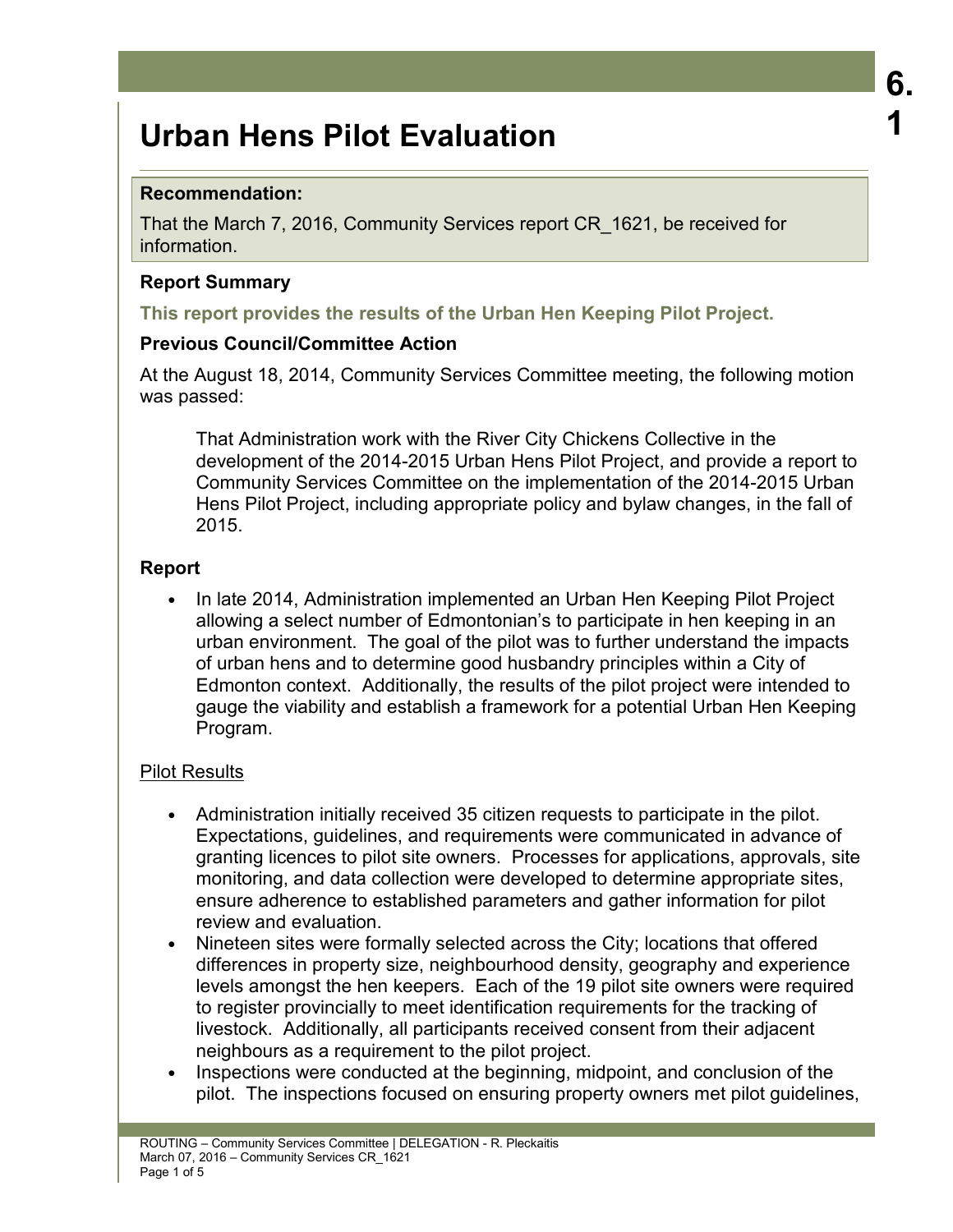coops were constructed and situated appropriately, good husbandry practices were being maintained, and all hens were accounted for.

- The majority of sites were in compliance with the requirements at the initial inspection; however, further follow up inspections and additional work was required at several locations as some site requirements were not being met. One site had concerns related to the mandatory run enclosure requirement and subsequently withdrew from the pilot. All of the 18 remaining pilot sites were in compliance at pilot inception or became compliant over the duration of the pilot.
- Animal Control responded to twelve citizen complaints at six of the pilot sites. All complaints were investigated promptly by Animal Control Peace Officers who worked to resolve complaints amicably between neighbours.
- Five complaints focused on the sites attracting nuisance birds feeding on food sources and waste in the yard, four on hens being at large or off premises, two for excessive smell, and one for noise. Three of the sites received multiple complaints against them which may have resulted from lower experience levels with those particular hen keepers. No complaints were received relating to coyotes or other predatory wildlife sightings. No correlation was found between the size of the property or the proximity to neighbouring properties as the cause of any of these complaints.

## Neighbour Consultation and Insight Survey Results

- Animal Control Peace Officers canvassed neighbouring properties surrounding the pilot site over the duration of the pilot. Neighbours directly abutting the pilot sites, along with random households within close proximity, were interviewed. The small sample size and relationship between some survey and pilot participants invalidates the statistical relevancy of this survey; however, this information does offer some insight from a community or neighbour perspective.
- From the relevant information collected, 85 percent of citizens surveyed indicated that they knew the hen sites were in their neighbourhood through the neighbour consent requirements or because they smelled, heard, or saw hens. The same number of respondents felt that they would support a bylaw change to allow hens, but they all felt strongly that there needs to be tight restrictions to deal with irresponsible site owners. Importantly, no survey participants witnessed any coyotes or other predatory wildlife in the area; however, six respondents commented on an increase in nuisance birds, roaming cats, and mice.
- Administration also conducted a survey through the Edmonton Insight Community to gauge citizens' feelings towards urban hen keeping. There were 1,797 responses received with the slight majority of respondents having a more favourable view on urban hen keeping in Edmonton. Fifty-seven percent of those surveyed indicated that they would support hens being raised near their property. Attachment 1 provides a summary of the survey results.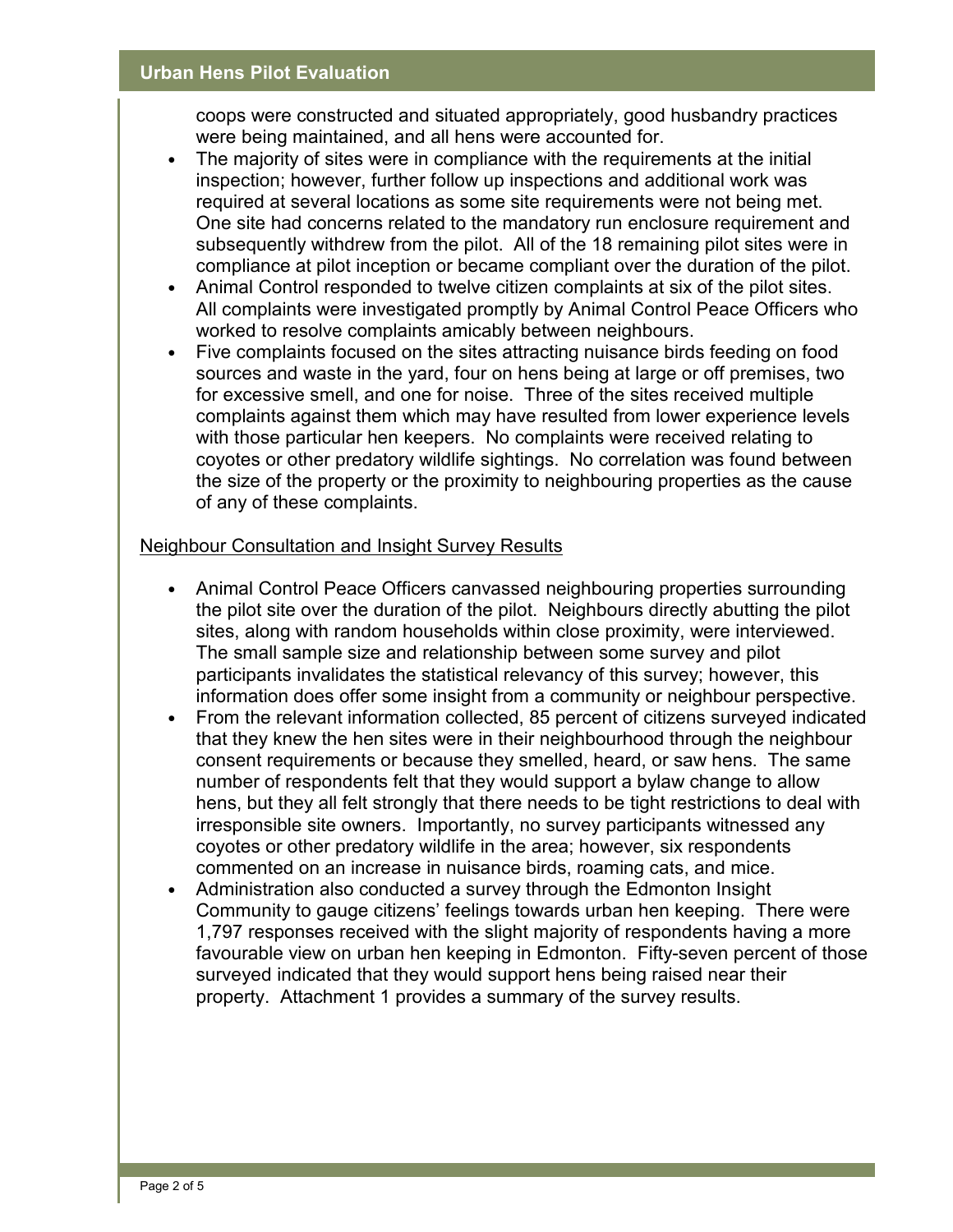## Discussions with Hen Pilot Participants and Cooperation with River City Chickens **Collective**

- The 19 pilot sites were managed by both experienced and inexperienced hen owners with a diverse type and number of hens for each site. Conversations between site managers and enforcement staff were generally very positive. When Officers provided direction to make adjustments to feeding locations, waste control methods, site plans, or other advice on good husbandry practices, the majority of participants responded quickly in making the necessary changes. Participants also provided good feedback for program improvements.
- The River City Chickens Collective provided support and guidance to pilot site owners and acted as a resource for Animal Control Peace Officers for the duration of the pilot. Ongoing consultation with River City Chickens Collective representatives has continued to increase Administration's technical ability to manage hens in an urban environment.

#### Bylaw and Policy Changes

- No bylaw amendments are required to the *Animal Licensing and Control Bylaw* to proceed with the formal creation of an Urban Hen Keeping Program. The Bylaw allows for Administration to issue licences for keeping poultry within the City of Edmonton. Licences are issued subject to any terms and conditions that are deemed to be necessary or are in the public interest.
- The *Zoning Bylaw* was recently amended creating a use class for urban outdoor farming. In addition to a licence, property owners would be required to obtain a development permit if an Urban Hen Keeping Program is supported by Committee. As a discretionary use, the permitting process includes area notifications and the right of appeal to the Subdivision & Development Appeal Board.
- The *Animal Licensing and Control Bylaw* includes an offence for failing to comply with the terms and conditions of a licence. This provides Officers with the ability to issue fines if a participant chooses to operate outside of established requirements. Licences can also be revoked if compliance cannot be achieved through the standard enforcement process.
- Administration will adopt a phased in approach to mitigate any future or unforeseen impacts on communities, on surrounding properties, or on enforcement resources. While the results of the pilot lean favourably towards supporting a program, several pilot outcomes cause some concern from an enforcement perspective.
- One-third of pilot sites were subject to citizen complaints, with three sites receiving multiple complaints over the course of the pilot. An Urban Hen Keeping Program with high participation levels of inexperienced hen keepers may generate unanticipated complaint volumes and unmanageable service requests. Additionally, increases in nuisance birds and mice, observed by pilot participants and neighbours, can be monitored further through phasing in a program.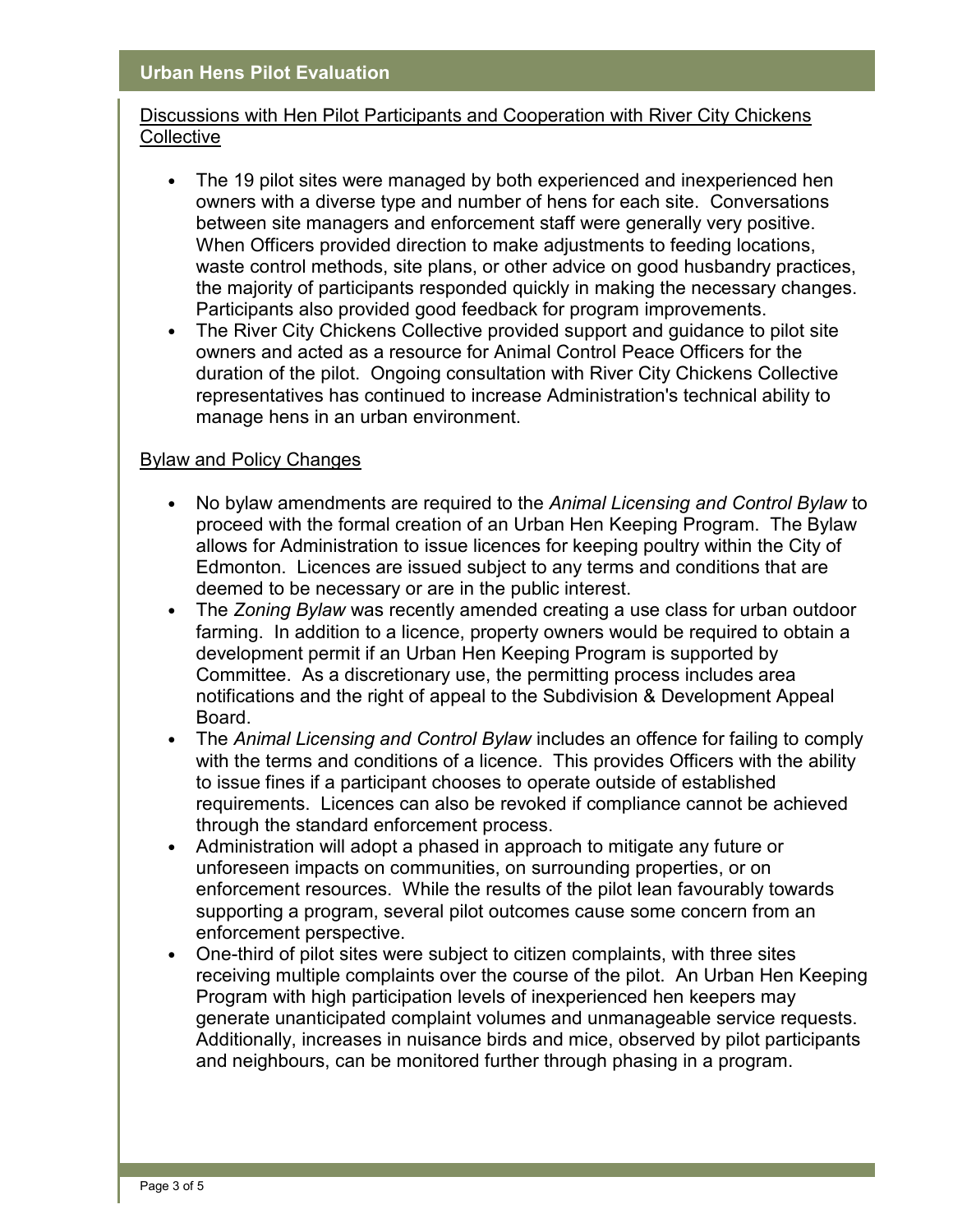- Administration will implement a cap of 50 hen keeping sites over the next two years to allow for further analysis. Administration will monitor the number of complaints, complaint types, and resourcing impacts, and can report back to Committee in the spring of 2018. This approach can be used to better gauge citizen interest in urban hen keeping and better manage complaint volumes within the existing budget.
- Attachment 2 outlines revised Administrative Procedures and Guidelines which will form the conditions of all licences if a program is implemented. These new conditions remove the neighbour consent requirement, add a requirement to have all hens banded for identification, and create a training requirement to have all program participants complete a hen keeping course or workshop, recognized by the City, before a licence is issued. This training requirement increases urban hen husbandry skill sets for an Alberta climate, helps property owners mitigate the impact on neighbours, and meets a number of other concerns identified by the Edmonton Food Council and River City Chickens Collective.
- Administration will conduct ongoing reviews of these procedures and guidelines over the next two years to ensure the program is aligned with the City's food and urban agriculture strategy and mitigate impacts on communities. These guidelines can be amended at any point to address individual site concerns or to improve overall program effectiveness.
- The River City Chickens Collective and City of Edmonton websites will be the primary sources of information to help citizens gain a greater understanding of hen practices and issues relating to the keeping of urban hens. Additional public education support through industry partners and associations can be leveraged to assist in raising awareness of urban hen keeping.

# **Public Consultation**

• Administration consulted with the River City Chickens Collective and the Edmonton Food Council on the results of the pilot. Alignment to *'fresh'*, Edmonton's Food and Urban Agriculture Strategy, Bylaw resourcing challenges, neighbour consent requirements, and a potential public education and awareness strategy were discussed.

#### **Budget/Financial Implications**

• Funding requirements to carry out the pilot project were managed within the existing department budget. Ongoing budget impacts will vary based on parameters of the program and based on the number of participating sites. A temporary cap on the number of hen keeping sites will allow Administration to manage increases in citizen complaints with existing staff resources. Administration will monitor service requests and operational impacts and report back to Council if additional funding is required.

#### **Attachments**

- 1. Insight Survey Results
- 2. Keeping of Urban Hens Procedures & Guidelines